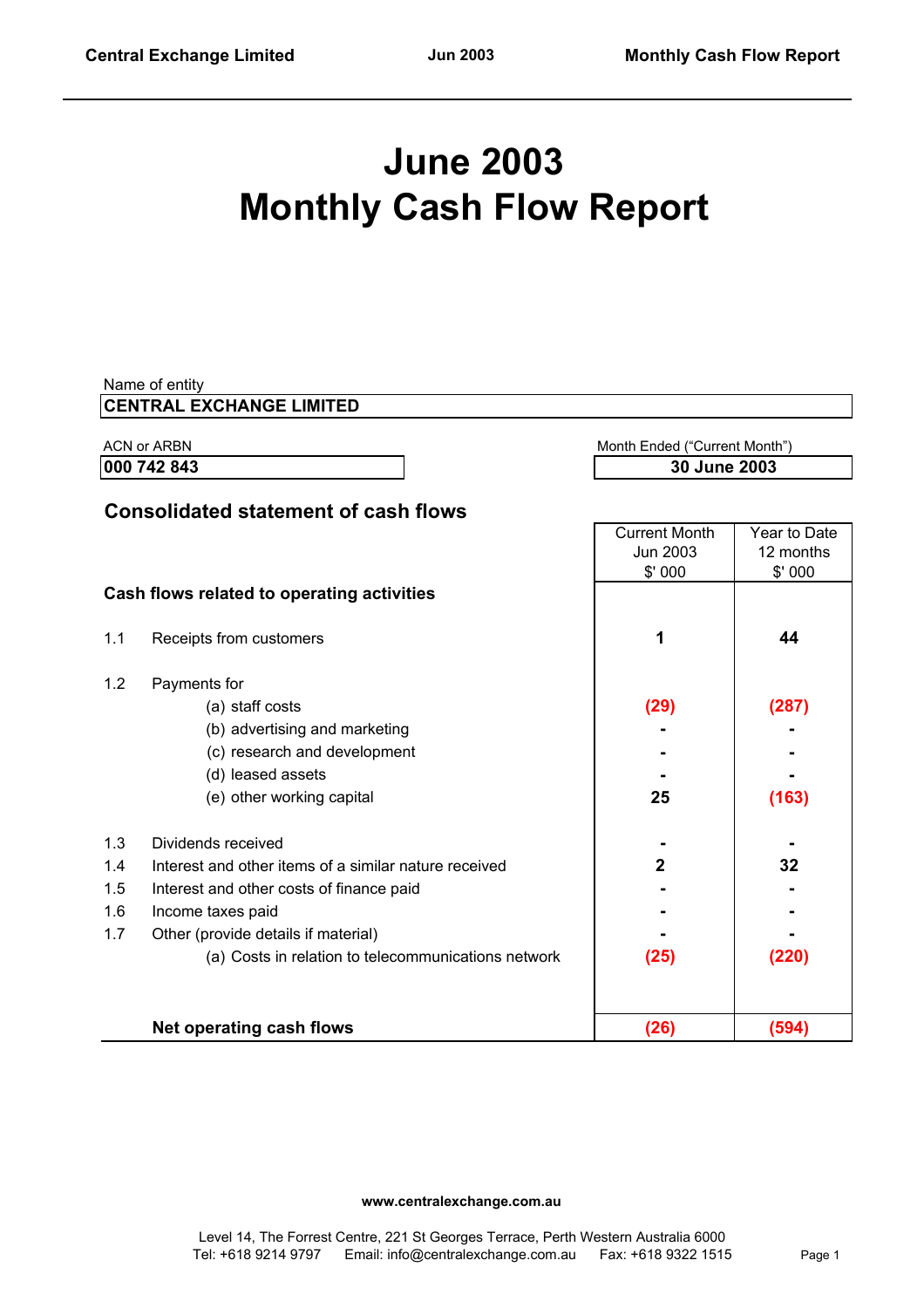|      |                                                           | <b>Current Month</b> | Year to Date |
|------|-----------------------------------------------------------|----------------------|--------------|
|      |                                                           | Jun 2003             | 12 months    |
|      |                                                           | \$'000               | \$'000       |
|      |                                                           |                      |              |
| 1.8  | Net operating cash flows (carried forward)                | (26)                 | (594)        |
|      |                                                           |                      |              |
|      | Cash flows related to investing activities                |                      |              |
|      |                                                           |                      |              |
| 1.9  | Payment for acquisition of:                               |                      |              |
|      | businesses (item 5)<br>(a)                                |                      |              |
|      | equity investments<br>(b)                                 |                      |              |
|      | (c)<br>intellectual property                              |                      |              |
|      | physical non-current assets<br>(d)                        |                      |              |
|      | other non-current assets<br>(e)                           |                      | (42)         |
| 1.10 | Proceeds from disposal of:                                |                      |              |
|      | businesses (item 5)<br>(a)                                |                      |              |
|      | (b)<br>equity investments                                 |                      | 17           |
|      | (c)<br>intellectual property                              |                      |              |
|      | (d)<br>physical non-current assets                        |                      |              |
|      | other non-current assets<br>(e)                           |                      |              |
|      |                                                           |                      |              |
| 1.11 | Loans to other entities                                   |                      |              |
| 1.12 | Loans repaid by other entities                            |                      |              |
| 1.13 | Other (provide details if material)                       |                      |              |
|      |                                                           |                      |              |
|      | Net investing cash flows                                  | $\blacksquare$       | (25)         |
| 1.14 | Total operating and investing cash flows                  | (26)                 | (619)        |
|      |                                                           |                      |              |
|      | Cash flows related to financing activities                |                      |              |
| 1.15 | Proceeds from issues of shares, options, etc.             |                      | 31           |
| 1.16 | Proceeds from sale of forfeited shares                    |                      |              |
| 1.17 | Proceeds from borrowings                                  |                      |              |
| 1.18 | Repayment of borrowings                                   |                      |              |
| 1.19 | Dividends paid                                            |                      |              |
| 1.20 | Other (provide details if material)                       |                      |              |
|      | (a) Net proceeds from sale of unmarketable parcels        |                      | 75           |
|      | (b) Payments to former unmarketable parcels' shareholders |                      | (61)         |
|      | (c) Payments in relation to share buy back                |                      | (79)         |
|      | (d) Costs of capital raising ie prospectus related costs  |                      | (65)         |
|      | (e) Refund of prospectus application monies               |                      | (31)         |
|      | Net financing cash flows                                  |                      | (130)        |
|      |                                                           |                      |              |
|      | Net increase (decrease) in cash held                      | (26)                 | (749)        |
| 1.21 | Cash at beginning of month/year to date                   | 446                  | 1,169        |
| 1.22 | Exchange rate adjustments to item 1.20                    |                      |              |
|      |                                                           |                      |              |
| 1.23 | Cash at end of month                                      | 420                  | 420          |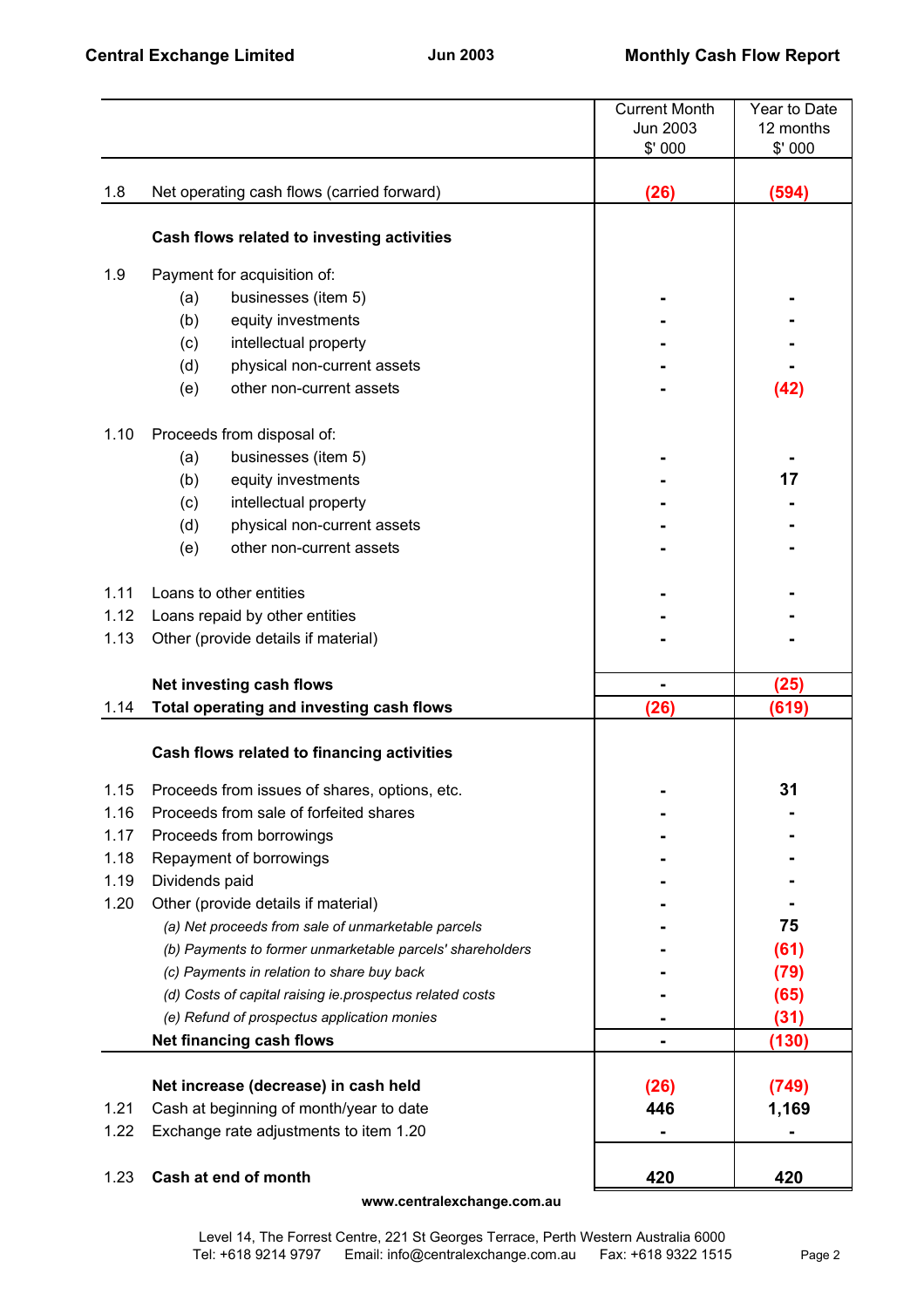# **Payments to directors of the entity and associates of the directors Payments to related entities of the entity and associates of the related entities**

|      |                                                                  | <b>Current Month</b><br>Jun 2003<br>\$'000 |
|------|------------------------------------------------------------------|--------------------------------------------|
| 1.24 | Aggregate amount of payments to the parties included in item 1.2 | 20                                         |
| 1.25 | Aggregate amount of loans to the parties included in item 1.11   | $\blacksquare$                             |

- 1.26 Explanation necessary for an understanding of the transactions
	- (1) \$20,669 Directors' salaries, fees and superannuation.

(2) \$11,657 - Queste Communications Ltd for shared office and administration expenses relating to period from May 2003 to June 2003.

## **Non-cash financing and investing activities**

2.1 Details of financing and investing transactions which have had a material effect on consolidated assets and liabilities but did not involve cash flows

None.

2.2 Details of outlays made by other entities to establish or increase their share in businesses in which the reporting entity has an interest

None.

## **Financing facilities available**

*Add notes as necessary for an understanding of the position. (See AASB 1026 paragraph 12.2).*

|     |                             | Amount available<br>\$'000 | Amount used<br>\$'000    |
|-----|-----------------------------|----------------------------|--------------------------|
| 3.1 | Loan facilities             |                            | $\overline{\phantom{a}}$ |
| 3.2 | Credit standby arrangements |                            | -                        |